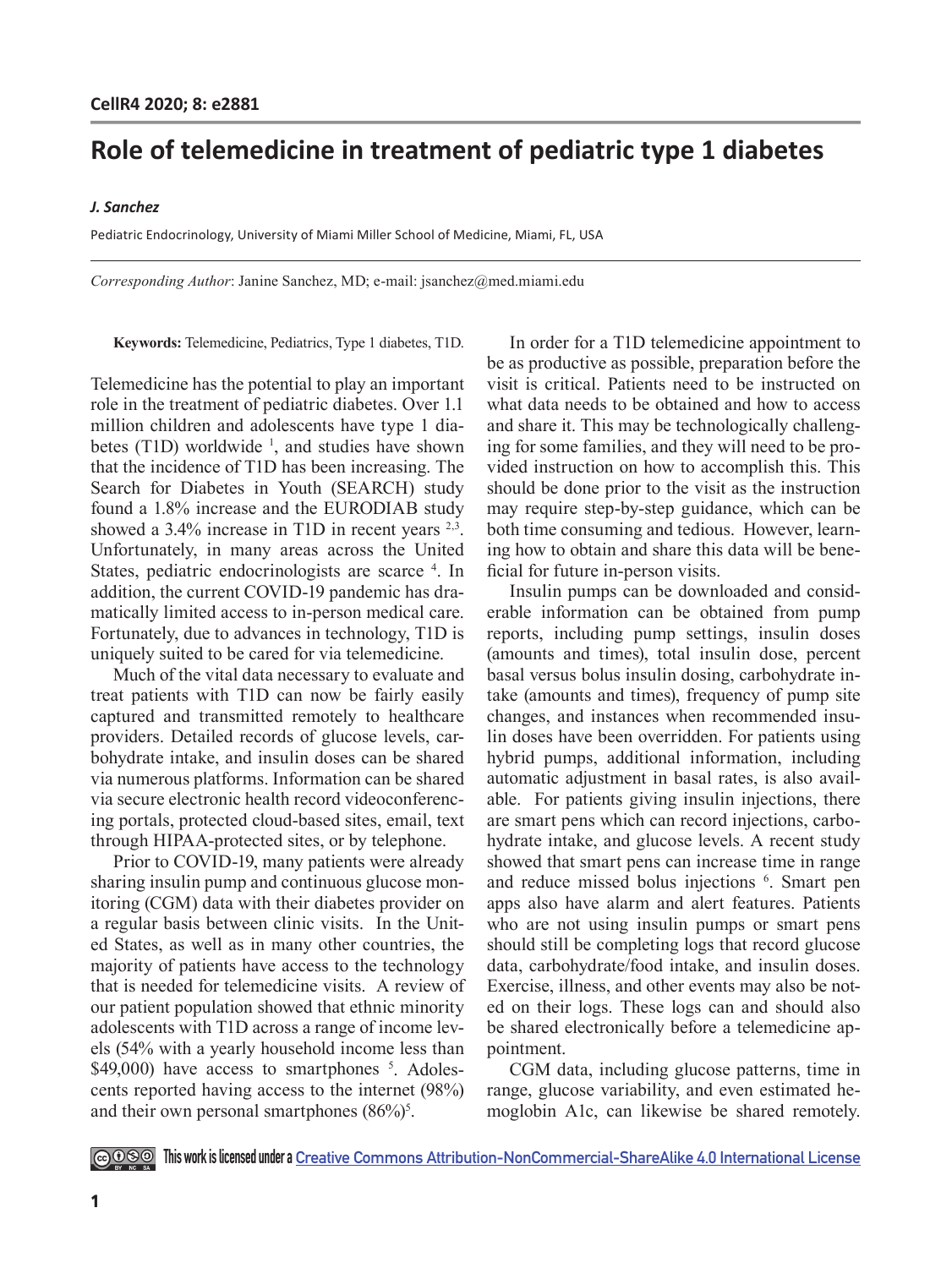CGM data can be monitored remotely and shared with other people like family members and caregivers. Some sites can link sensor data with insulin pump and smart pen data. Most glucose meters can also be downloaded, and the downloaded data will typically show glucose levels, frequency of glucose monitoring, and average glucose levels.

In addition, comprehensive diabetes education can be done via telehealth including but not limited to the treatment of hypoglycemia, glucagon usage, carbohydrate counting, ketone monitoring, sensor usage, meter usage, use of insulin pens, sick day management, monitoring of injection/pump/sensor sites, and pump troubleshooting. Besides physicians and diabetes educators, telehealth can also be provided by other members of a diabetes team, including psychologists, social workers, and dietitians which is particularly useful for patients who may not otherwise have access to these providers. When needed, interpreters can also join visits virtually. Diabetes team members can meet with the patients individually or, on some telehealth platforms, multiple members of the team who are located in different locations can meet together with the patient. Patients and their families have found virtual support groups beneficial as well.

Telemedicine visits can also be economically beneficial for patients and providers. The cost of travel to a pediatric endocrinologist can be prohibitive for many patients in third world countries. Even patients within a short distance of their endocrinologist may have transportation and schedule challenges. For physicians, while CGM review has been reimbursable for more than a decade, other telehealth encounters have not. However, the recent expansion of reimbursement for telehealth encounters, including prolonged phone calls and email exchanges, has allowed the provision of telehealth services to become economically feasible.

Children and their families often find the remote visit from their homes more comfortable, especially those who are anxious in medical situations. Children can also spend a large portion of the visit playing separately, which is less distracting for parents. Patients and their families also appreciate minimizing time away from school and work. Teenagers are pleased to have less disruption of their sleep for early morning appointments. An additional benefit of home telemedicine visits is that other family members who provide care but rarely attend clinic visits may be able to participate in the encounter. Medications taken at home can be visually confirmed, including dosages and expiration dates, eliminating the need to rely on potentially flawed memories.

The major drawback of a telemedicine visit is the lack of a full physical exam. The inability to accurately determine pubertal stage, assess injection sites, and palpate the thyroid gland are particularly concerning limitations for pediatric endocrinologists. However, there are ways to obtain needed information remotely when a physical exam is not practicable. Pertinent physical data, including height and weight measurements and heart rate, can be obtained at home. Parents should be educated on how to obtain home measurements in as accurate a manner as possible, and they should be provided with the pertinent instruction, including pictorial information on how to measure height accurately at home, before the telehealth appointment. Blood pressure and temperature can also be determined if appropriate equipment is available to the patient. A patient may be remotely observed swallowing to assess for a thyroid goiter. Parents can be taught how to monitor injection/pump/sensor sites for hypertrophy, rashes, or skin irritation, and those sites can also be observed remotely.

The escalation of telemedicine as a response to COVID-19 is likely to permanently shift the treatment of pediatric diabetes as it increases patient-provider communication and enhances patient engagement. Telemedicine should remain available as an adjunct to in-person diabetes care after the pandemic has passed, as it has the potential to improve both diabetes management and the overall well-being of children and adolescents with T1D.

## **Acknowledgments:**

The author appreciates the input of Patricia Gomez, MD.

#### **Funding:**

No funding is declared for this article.

### **Conflict of Interest:**

The author has no competing financial interests to disclose.

#### **References**

- 1. International Diabetes Federation. IDF Diabetes Atlas, 9th ed. Brussels, Belgium: International Diabetes Federation; 2019.
- 2. Mayer-Davis EJ, Lawrence JM, Dabelea D, Divers J, Isom S, Dolan L, Imperatore G, Linder B, Marcovina S, Pettitt DJ, Pihoker C, Saydah S, Wagenknecht L,